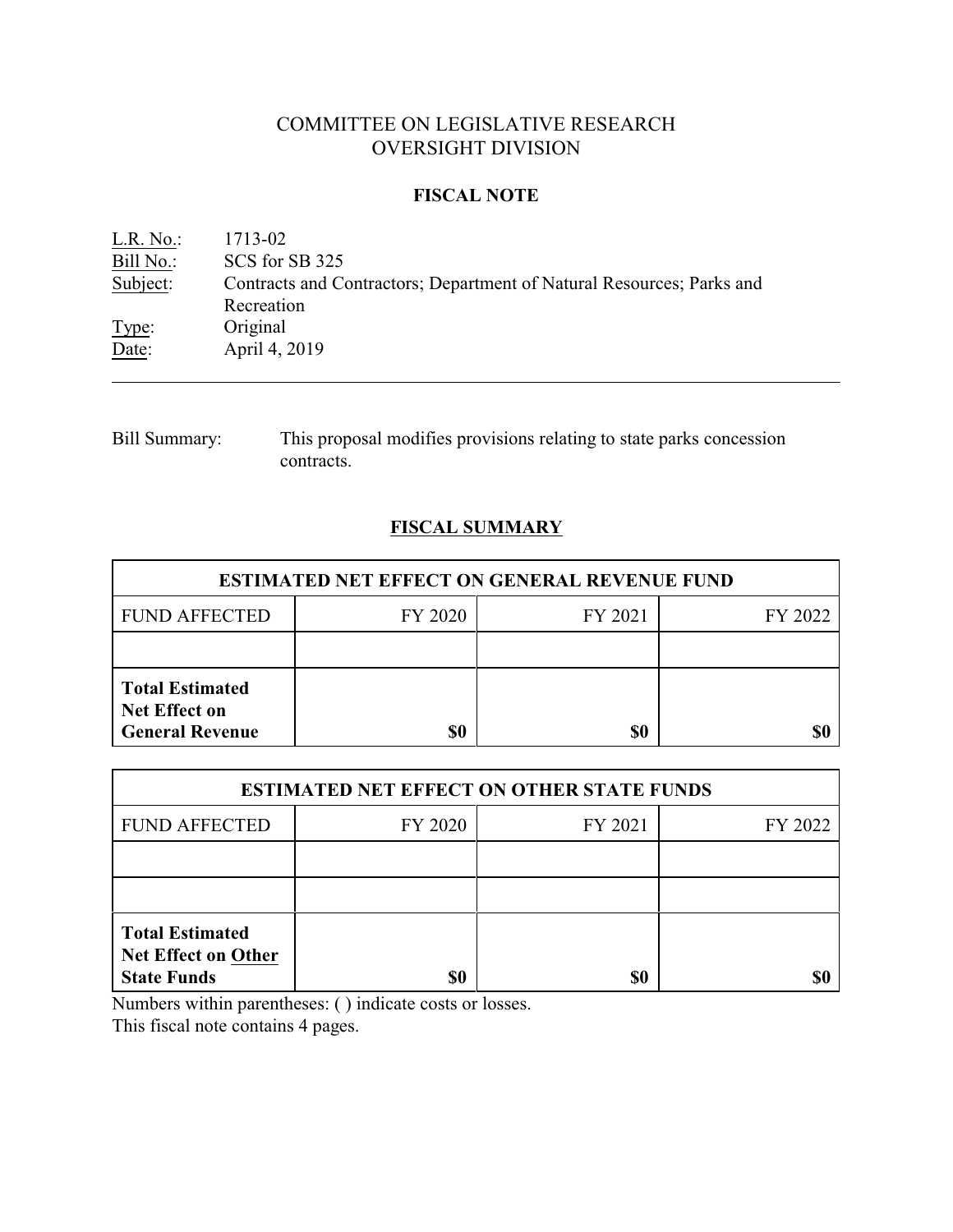L.R. No. 1713-02 Bill No. SCS for SB 325 Page 2 of 4 April 4, 2019

| <b>ESTIMATED NET EFFECT ON FEDERAL FUNDS</b>                        |         |         |         |  |
|---------------------------------------------------------------------|---------|---------|---------|--|
| <b>FUND AFFECTED</b>                                                | FY 2020 | FY 2021 | FY 2022 |  |
|                                                                     |         |         |         |  |
|                                                                     |         |         |         |  |
| <b>Total Estimated</b><br>Net Effect on All<br><b>Federal Funds</b> | \$0     | \$0     |         |  |

| <b>ESTIMATED NET EFFECT ON FULL TIME EQUIVALENT (FTE)</b>    |         |         |         |  |
|--------------------------------------------------------------|---------|---------|---------|--|
| <b>FUND AFFECTED</b>                                         | FY 2020 | FY 2021 | FY 2022 |  |
|                                                              |         |         |         |  |
|                                                              |         |         |         |  |
| <b>Total Estimated</b><br><b>Net Effect on</b><br><b>FTE</b> |         |         |         |  |

 $\Box$  Estimated Net Effect (expenditures or reduced revenues) expected to exceed \$100,000 in any of the three fiscal years after implementation of the act.

| <b>ESTIMATED NET EFFECT ON LOCAL FUNDS</b> |         |         |         |  |
|--------------------------------------------|---------|---------|---------|--|
| <b>FUND AFFECTED</b>                       | FY 2020 | FY 2021 | FY 2022 |  |
| <b>Local Government</b>                    | \$0     | \$0     | \$0     |  |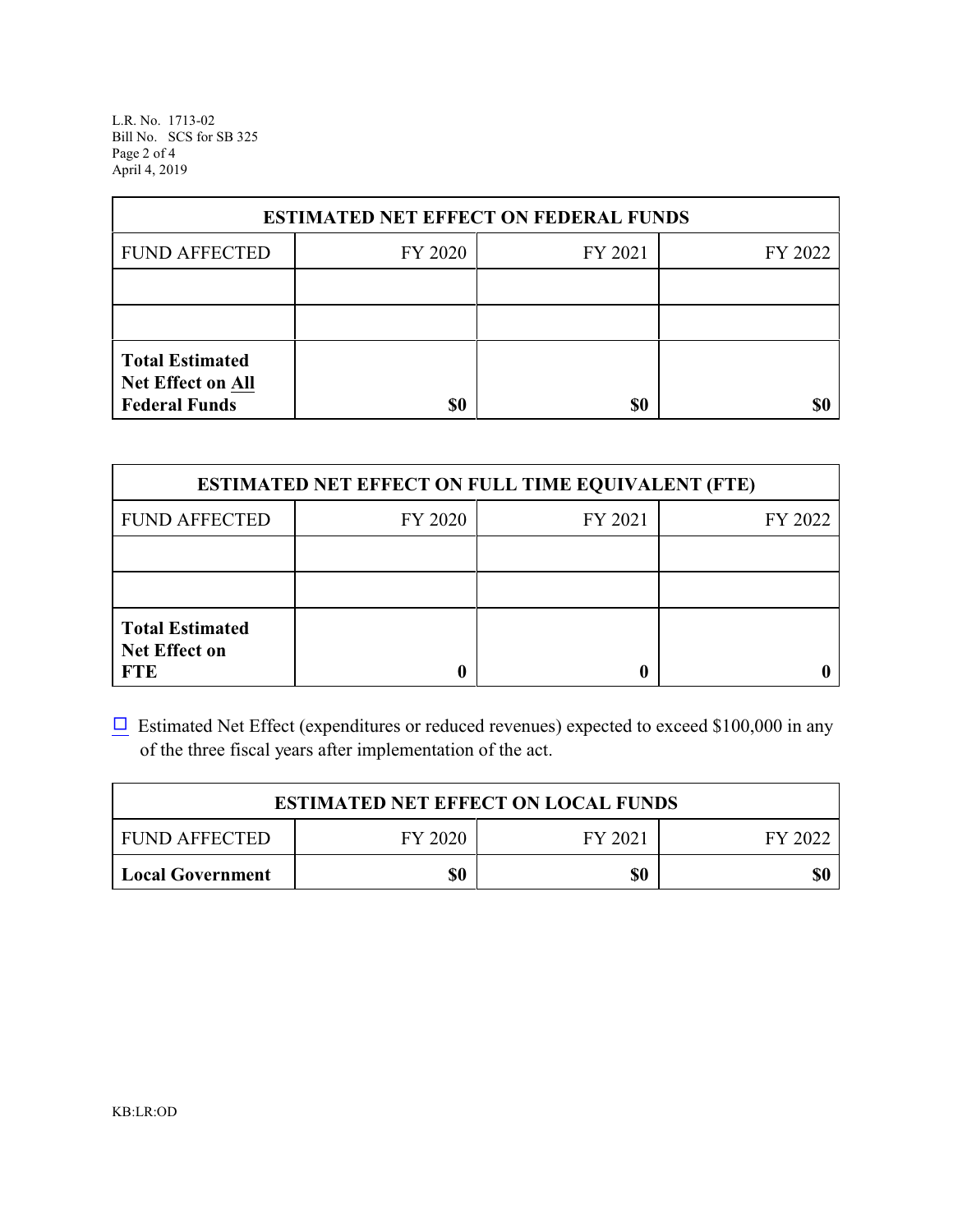L.R. No. 1713-02 Bill No. SCS for SB 325 Page 3 of 4 April 4, 2019

#### **FISCAL ANALYSIS**

#### ASSUMPTION

Officials from the **Department of Natural Resources (DNR)**, **Office of Administration (OA)** and the **Department of Revenue (DOR)** each assume the proposal will have no fiscal impact on their respective organizations.

**Oversight** inquired of DNR as to how many concession contracts they currently have. DNR notes they have 16 concession contracts.

**Oversight** notes that DNR, OA, and DOR have each stated the proposal would not have a direct fiscal impact on their respective organizations. Oversight does not have any information to the contrary. Therefore, Oversight will reflect a zero impact on the fiscal note for DNR and DOR.

| FISCAL IMPACT - State Government | FY 2020<br>$(10 \text{ Mo.})$ | FY 2021    | FY 2022    |
|----------------------------------|-------------------------------|------------|------------|
|                                  | <u>\$0</u>                    | <u>\$0</u> | <u>\$0</u> |
| FISCAL IMPACT - Local Government | FY 2020<br>$(10 \text{ Mo.})$ | FY 2021    | FY 2022    |
|                                  | <u>\$0</u>                    | <u>\$0</u> | <u>\$0</u> |

#### FISCAL IMPACT - Small Business

No direct fiscal impact to small businesses would be expected as a result of this proposal.

#### FISCAL DESCRIPTION

The proposed legislation appears to have no direct fiscal impact.

This legislation is not federally mandated, would not duplicate any other program and would not require additional capital improvements or rental space.